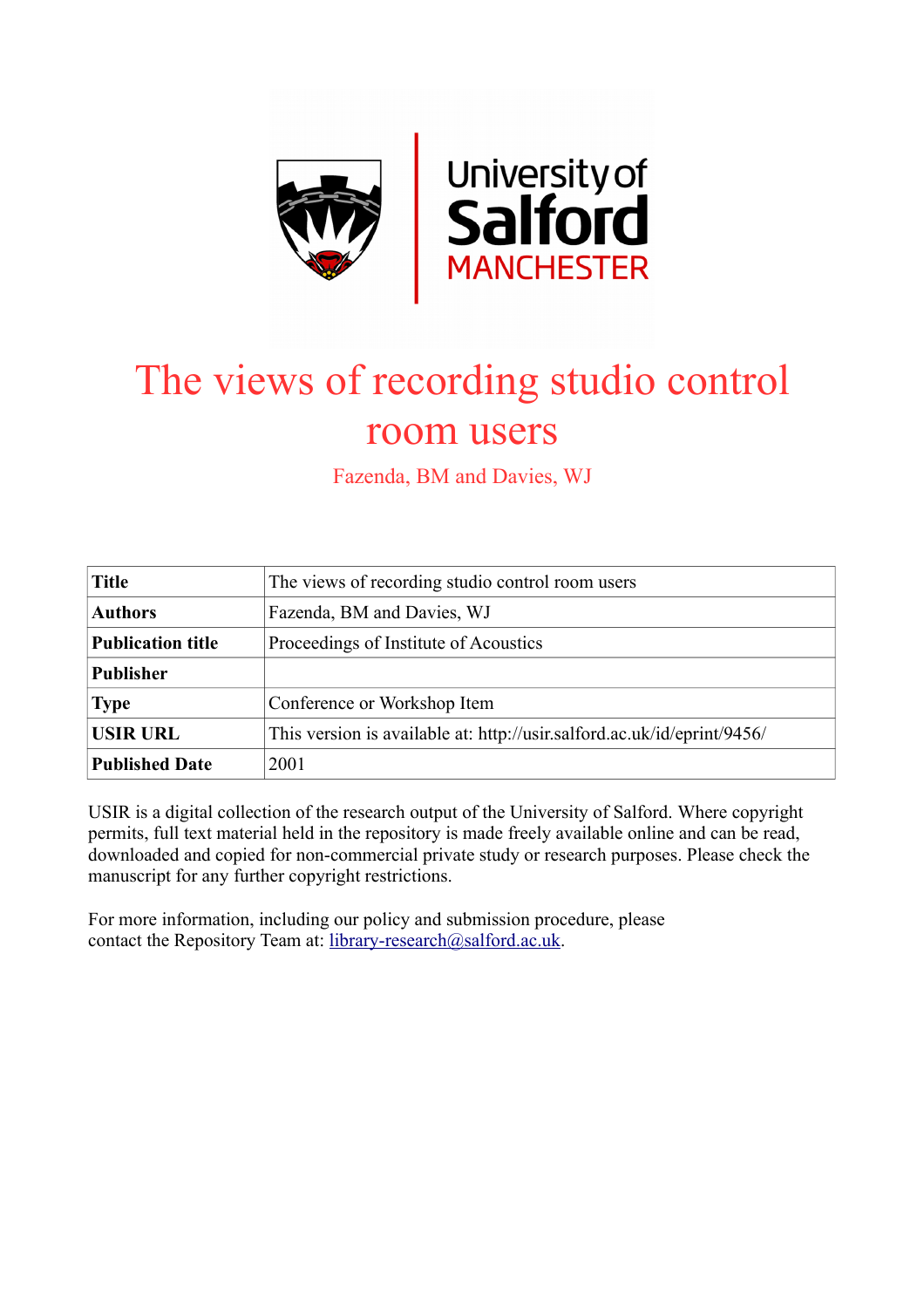

# **THE VIEWS OF RECORDING STUDIO CONTROL ROOM USERS**

B.M.Fazenda University of Salford, School of Acoustics and Electronic Engineering, UK W.J. Davies University of Salford, School of Acoustics and Electronic Engineering, UK

## **0. ABSTRACT**

A study was carried out in order to identify common language, views and preferences of professionals using audio control rooms. This was done as part of current research on the design of Control Rooms for critical listening. The survey took the form of semi-structured interviews that were carried out in London and the North West of England. Preferences and views regarding reverberance, stereo image, envelopment, positioning of monitors and other parameters are discussed. Common problems affecting the perception of sound in control rooms and their effects are identified. A qualitative explanation of the results is given along with some relevant quotations from the interviews.

Preferences and problems in control rooms are discussed and an example is given of how the results could be used to contribute to further work on control room design.

## **1. INTRODUCTION**

The design of control rooms is a subject that has been widely discussed [1,2,3]. Since the first monitoring rooms were designed and built there has been great divergence of opinions and design philosophies. Several publications have presented tests on the subjective perception of sound in small rooms. However, as the design of control rooms for music monitoring takes further steps to accommodate new technologies and even new formats it seems of great importance to identify and understand how the professionals who use them describe their experience and views. Furthermore, identification of most common problems found in contemporary studios could give control room designers an indication of where to best aim their efforts in order to further improve control room design. The present paper concentrates on the dissemination of the results of a survey carried out on control room users and their opinions on how a control room should "sound".

#### **Method**

The collection of information took the form of a semi-structured interview, where 18 professionals were asked their opinions on the sound of control rooms they currently use or have used in the past. 15 of these professionals worked mostly with recording and mastering at professional recording studios, 2 worked in live recording of classical performances and 1 in broadcast for a major British broadcast company. Questions were aimed at acoustic factors that relate to the perceived sound in the control room. These are factors that may affect, hamper or facilitate the task of accurately monitoring the signal. The range of musical styles was varied and included classical, pop, rock and dance. Interviews were recorded and took an average of 30 minutes.

Results are presented in the form of quotes extracted from the interviews and the general trend identified for each parameter asked is indicated.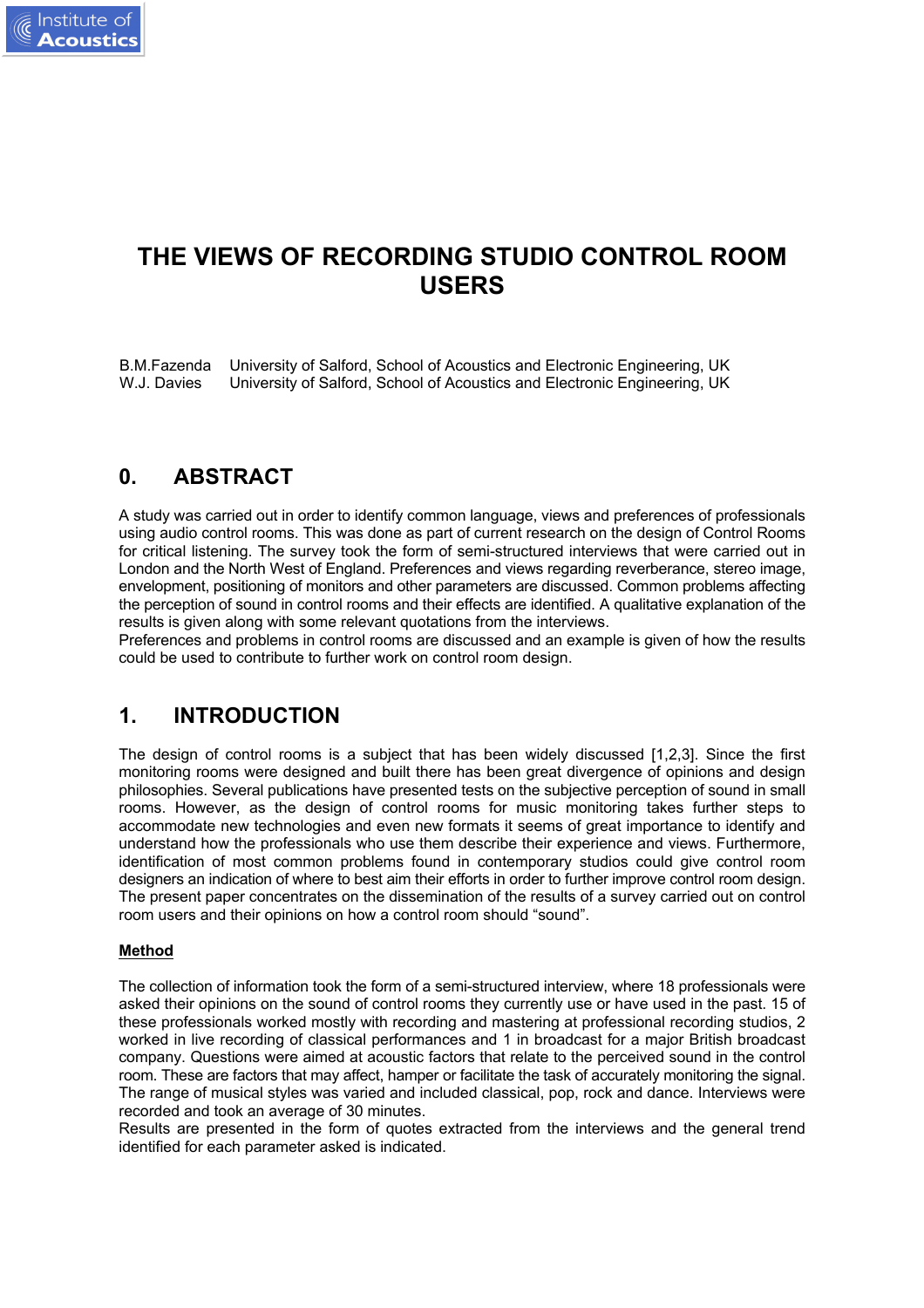# **2. RESULTS**

Institute of

#### **2.1 Reverberance**

Most respondents prefer rooms that have less Reverberance. This induces more confidence when monitoring. It is referred that Reverberance should be set to a minimum before it makes it uncomfortable and unnatural to work.

*"I'd prefer a dry room"*

*"You don't want a room that is counteracting or adding to what you're trying to do…"*

*"…you want the room not to introduce any extra reverb so that you can monitor what's going on…"*

*"I think the room should be neutral in the sense that you shouldn't be aware of it"*

However, almost everyone finds that working in a room that is almost anechoic may become stressful, uncomfortable and the sound in it is unnatural.

*"I find dead rooms very tiring, I think it seems the sound changes quite a lot when you move around" "I think a completely dead room is very claustrophobic"*

*"…obviously if you were put in an anechoic room, no reflections from anywhere, I'm sure that you would probably say, you know, hang on you know, fifteen minutes later you would be saying I want to go back to my living room."*

Some ambience will help to give a better understanding on how the final work will sound at the end users' system. Furthermore, it sounds more natural to our auditory sense to have some ambience when in an enclosed environment.

*"you need a room to be slightly reverberant because the end listener, the person in the living room at home has a reverberant room"*

*"I wish control rooms sounded more like living rooms, like the domestic room where people listen to music and where music seems to sound best, in your own home."*

*"…it's not very helpful to be in a completely dead room like an anechoic chamber, it's not a very helpful environment, it's not very helpful psychologically in that even though in a basic sense you're working and listening to loudspeakers, you are conducting conversations with people and you're kind of living out your normal life in the room so you want the atmosphere of that room acoustically to be conducive to wellbeing I suppose (…) you need to have something that gives you, you need some reflections so that it feels natural but that's about as much as possible, as much as should be allowed. "*

#### **2.2 Stereo Image**

Optimum stereo image is described as enabling different clear positioning areas within the speakers. Instruments will be easily pinpointed in a whole image. Phantom sources have a defined, narrow (when applicable) and imaginable position.

*"…you need to feel you can hear clearly every single definable point between the two speakers..."*

*"Yes, I think so, defined imagery yes, so that if you've got a series of images in a stereo field then they're clearly defined, discernable."*

*"…having a full image in front of me, kind of pinpoint exactly where things are, I find that very important…" "If it was perfect you'd hear a piece of music in front of you being played by somebody and you'd imagine where they are."*

In a good stereo set-up, pan-pot movements are clearly reflected in the positioning of the sound images between the speakers. In poor systems, panoramic movements have to be extreme for the effect to be noticed.

*"you tend to find or what I find is that badly set up systems before things start moving off that central image you have to be panning hard, and then they are a lot further out yes."*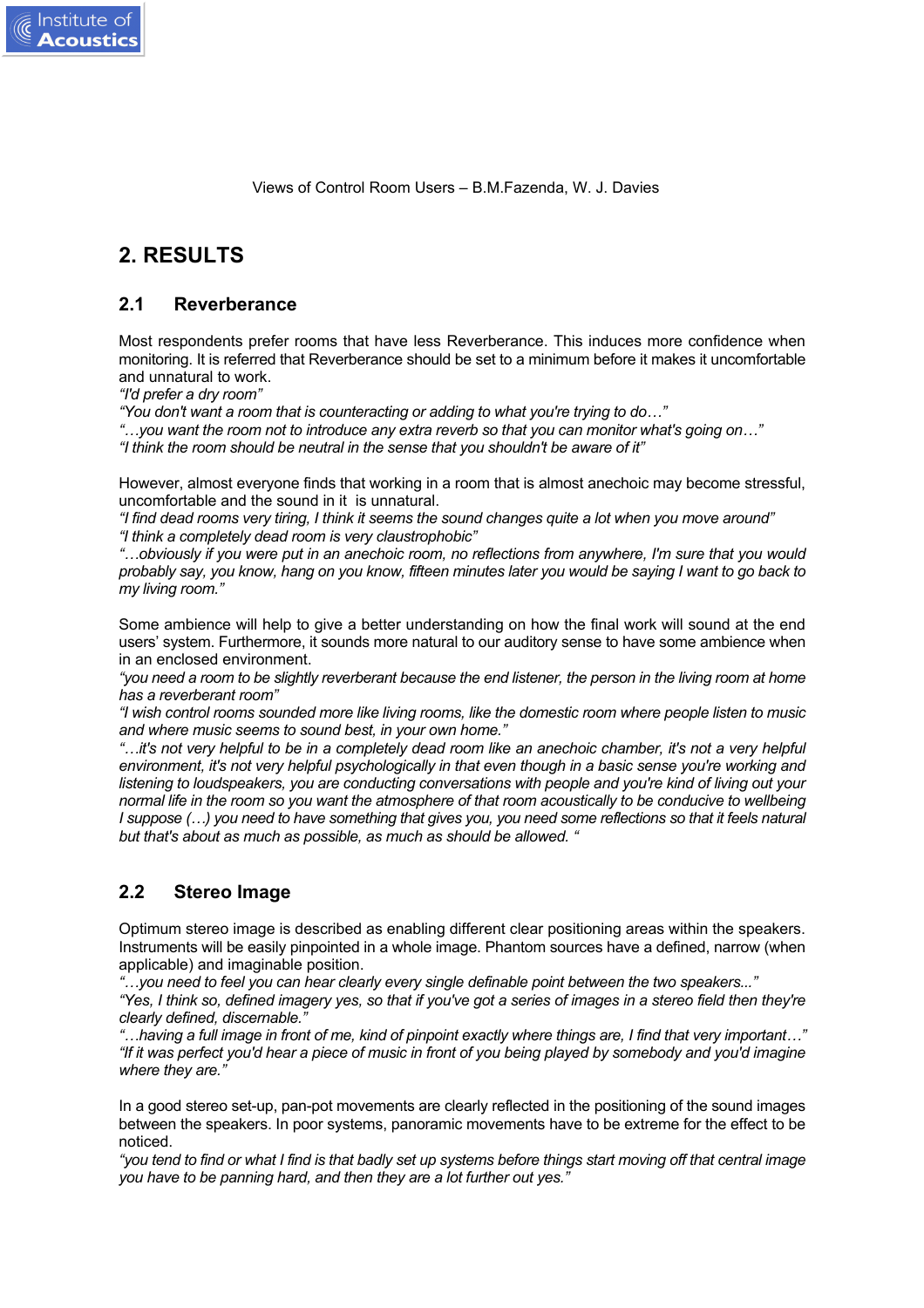

#### **Focus/Envelopment**

Institute of

Most respondents prefer sound focused on the speaker field. Reflections or sound arriving from other directions can be distracting and make user feel uncomfortable.

*"if it's a stereo operation then you certainly shouldn't be surrounded by the sound"*

*"I want the depth to start, the front of the depth to be where the speakers are and the rest of the track to go behind it almost."*

If the room is introducing too many reflections the user can find it difficult to predict how it will sound in other environments. He/She would not know if their perception is from the sound being monitored or the particular room-speaker interaction.

*"it would make me worry if I heard things coming from say the sides or the back, I'd wonder what it sounded like outside the room"*

*"…in a stereo situation if the sound appeared to be coming from somewhere else then that would be a problem in the room I think."*

Most respondents state that some controlled reflections or ambience will add to the naturalness of the sound.

*"I think so, however I'm sure that reflections are useful in the you know, (…)they're all necessary for the human experience."*

*"Yes, I suppose well it does depend on what sort of time difference we're talking about you know and how live…"*

Common feeling is that the focus should be on the speakers, allowing also a certain depth of the stereo field behind the speaker plane.

*"I do tend to prefer it, the most obvious sound coming from the speakers yes, it is nice to get a bit of environmental sound."*

*"Yes, it's not natural sound if you don't get anything from around the room. But I like the focus to be the speakers yes."*

#### **2.3 Frequency Balance**

Most respondents prefer a room which enables them to hear the full audio frequency range without any alterations. This means that the loudness level of reproduced signal should be even at all frequencies. *"A room that doesn't colour the sound."*

*"basically as flat as possible, some studios, I know some people that have taken treble off but to me the more information you're presented with, the better it is."*

*"Studios aren't necessarily there to flatter music, the music should flatter itself." "A neutral room."*

A great number of people in the panel mention that a good room enables an increase in loudness without added colouration.

*"It doesn't, as you turn the monitors up the room doesn't alter the sound."*

Most of the interviewees mention low frequency problems happening in rooms where they usually work. This takes the form of rooms that either enhance the Bass response or reduce it. Low frequency should be detailed and precise without the effect of room modes (resonances).

*"the main problem I think that we have with this room is the bass response of the room which changes drastically depending on where you sit."*

*"there's something in the walls that causes the bass to boom and reverberate and do strange things"* Some people mention that the room and system should not introduce any colourations that may affect the correct perception of sound. This would confuse their understanding on how it would sound elsewhere.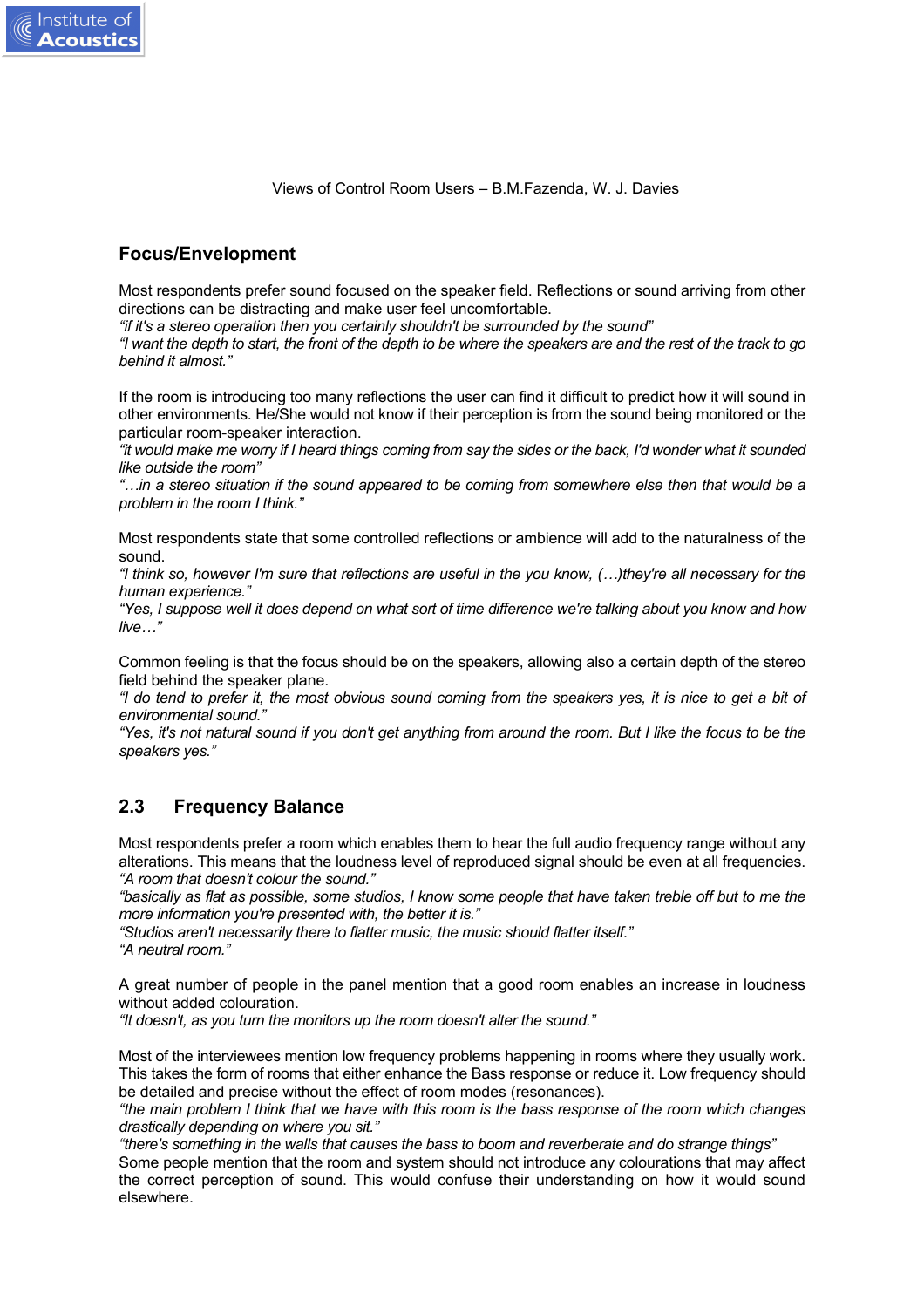*"I think I'd like a room that's pretty flat and you just then make your records sound as good as you can but I wouldn't want to be deluded into something because then when I take it somewhere else it's not going to be..."*

#### **2.5 Sound Area**

Institute of

All respondents have felt that the sound varies as they move to different positions in the room. Problems are described as vast differences in the frequency spectrum, blurry stereo image, a difference in transient sounds and an increased difficulty to hear different components of the signal properly.

All respondents mention that the most common problems are a rise in low frequency sound at the rear of the room, low frequency changes across the mixing desk and low frequency "Hot-Spots" in the room. *"You must sit in the operating position in the room to do any serious work."*

*"There's always a change in the frequency response, the transient is different depending on where you are you know, obviously that's partly to do with frequency and phase cancellation etc…"*

*"Yes, the worst thing is in the bottom end"*

Because of the difference in the sound field between two positions in the room, two persons will get a different perception. In commercial facilities, this may become a problem as a customer may be getting a wrong idea of the sound because of his/her positioning.

*"It is reasonably important because it gives the people you're working with a wrong impression, because generally they're not sitting at the desk all day"*

*"it has to sound good everywhere in the room because band members aren't going to come up and sit you know and make sure they're sat in the right place"*

*"Again not so much a problem for the actual engineer who is sat at the desk but anybody else who needs to listen in the room is you know, is a problem because you have to swap places you know for the sweet spot."*

Some users also find it extremely difficult to translate their work to other environments because they are not sure if their perception is correct.

Sound is commonly described as not being homogeneous around the room.

*"I guess in general yes, the audio spectrum sort of shifts as you move around."*

Most users prefer a larger homogeneous sound area. *"I think the bigger the neutral space that can be created the better."*

*"…but I usually find most control rooms sound, if you stand at the back of the room there's a lot more bass but there's the reasons for that and that's just something I accept…"*

Middle and High frequencies are described as usually unaffected by this problem.

#### **2.6 Monitors**

Most respondents generally use near field speakers for monitoring mixes. The reason for this is that these speakers are thought to be more illustrative of end users' systems (generally Hi Fi). It is also more difficult to make something sound "good" on this type of speakers and they are described as being less tiring when used for long hours.

*"At least 80 percent on near fields."*

*"It's just because they're more like hi-fi speakers really"*

*"Virtually all the mixing and the long hours of programming and working are done on the near fields."*

Main Monitors are generally used for recording, when loud levels are required and also when there is a need to check for extended frequency response. Sound on Main Monitors is also more representative of clubs and bars. Most people feel uncomfortable using them because the sound through main monitors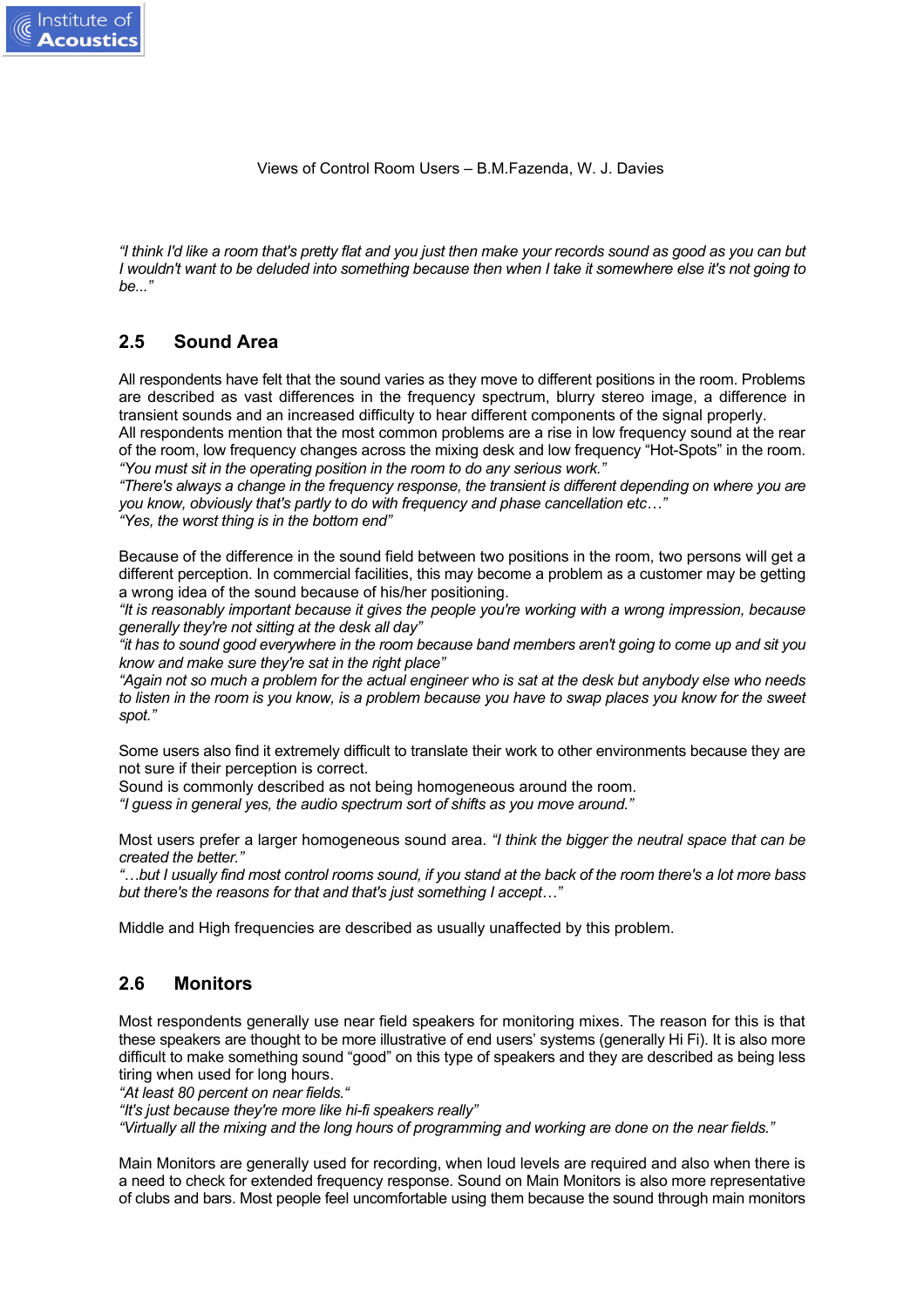is overly enhanced and makes everything sound good.

*"I find it difficult to make decisions about the balance of instruments on big speakers, it sounds too good"*

Although main monitors will almost invariably give a better detail of sound, near field monitors will show up problems arising from restricted frequency response and give a better view on how it will sound in domestic environments.

Main monitors are the choice when it comes to audition a product to record companies, due to their "bigger, stronger and more exciting" sound.

Four professionals of the interviewed panel always use main monitors, usually on stands, for classical music recording or for radio broadcast.

#### **2.7 Learning the Room**

Most respondents agree that they get used to how a certain room "sounds" after using it for a while. This learning process can take the form of listening to previously recorded material and hear how it sounds in a particular control room they will be using. Another common procedure is to take some work out into other environments and listen to how it translates. Professionals evaluate if the final work sounds as it was originally intended in the control room, when listened to elsewhere. If there are any major differences, the work is brought back into the control room and the mix is compensated. This procedure will continue until the final work is achieved to a satisfactory level without the need of later readjustments. Finding problems and slowly solving them is also part of this learning process. *"I'm used to our mix room now and you can be fairly sure you know what you're getting out" "It does take you a while to get used to"*

*"I mean the first thing you do is to play a reference tape, a tape of mixes or music that you're familiar with and you know what it's supposed to sound like or you know what you're familiar with and so immediately you hear something strange like too much treble or a resonance at 1 kHz or too much bass or a fuzziness in the stereo image or something like that"*

*"I guess the example is you go and you do, you mix something to what you think, or you balance something according to your current stored perception of what it should be, you then take it out and listen to it and realise that something's twisted and you have to adjust, you then go back, try again and you get gradually used to the way that sound should be…"*

Some professionals mention that if they were using a well-known mixing console or outboard equipment, they would expect a certain behaviour of the EQ section or gain. If this does not happen they will use this as a clue as to how the acoustics of the room and monitoring system are affecting their perception. Ultimately, being used to the sound of a specific room is being able and making sure that work that is taken out will sound consistently similar in other environments.

*"that's the main thing is that your work may be different from what you did in another control room but it's still is OK so it's a question of confidence, it's a gradual acceptance of those characteristics."*

#### **2.8 Consistency With Other Systems**

Most interviewees will take mixes out into other rooms and systems (Hi-Fi, Car, etc) in order to check if it sounds as they intended in the control room. Invariably, these systems will have lower quality sound. *"Is the best way to go about it and at the end of the day as long as it sounds similar in that control room and then probably the most important thing to do is after you've finished the section or the mix is take it home*

*and listen to it at home, listen to as many different speakers as you can"* Views of Control Room Users – B.M.Fazenda, W. J. Davies

Professionals check for consistency in frequency, balance of instruments, missing notes, masking of important sounds, loss of detail, perspective of stereo image and reverberance and mono compatibility. *"Well I hear at home, I'm looking to hear that it's as I remember it sounding in the control room."*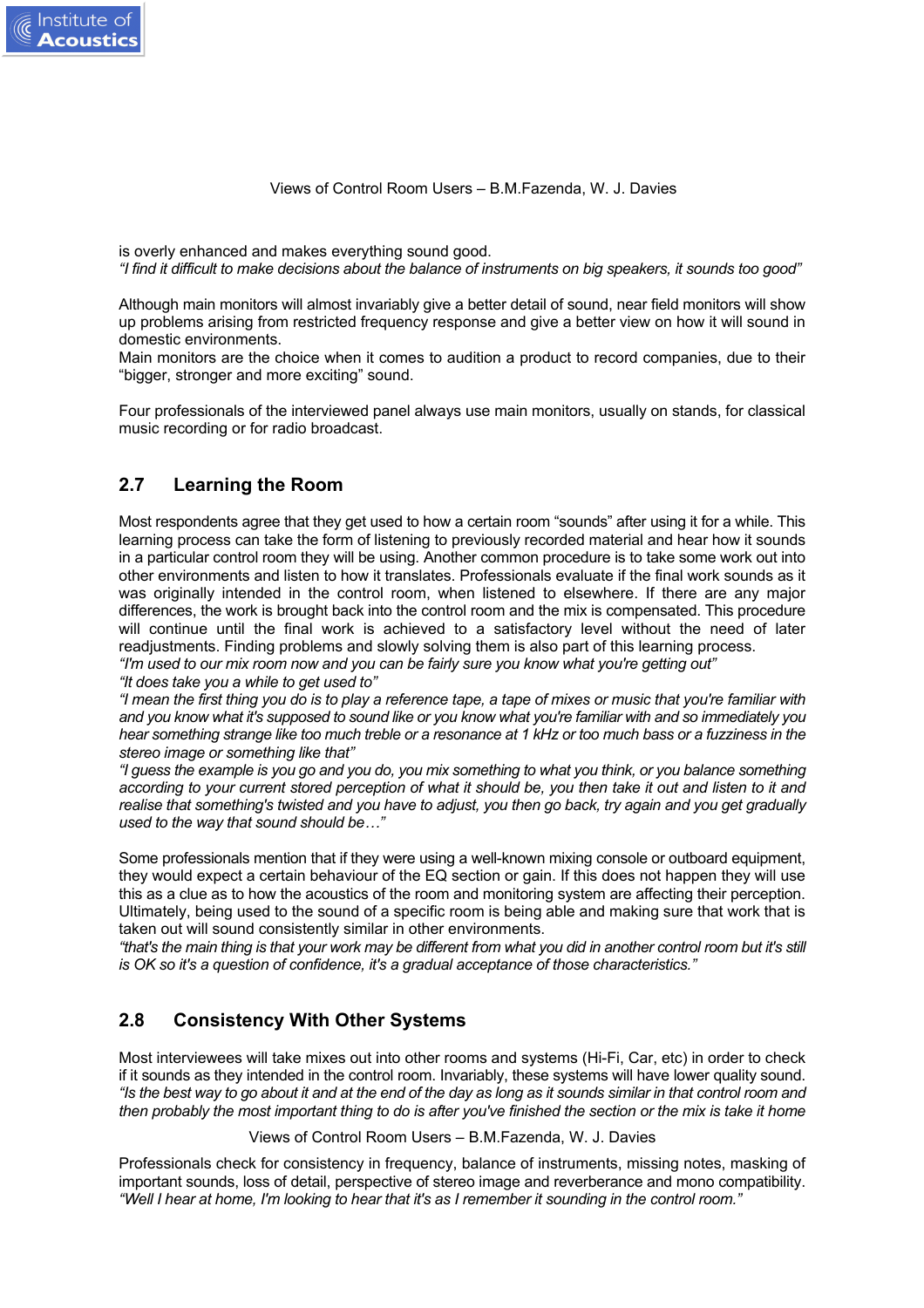

*"I listen to, one is the kind of what I'd call the technical frequency bands which is just how much bass, how much treble but then the other more musical aspect is the question of the musical aspect of a mix for example, the balance of the instruments and the perspective of the instruments, reverberation is important as well"*

"*Looking for, yes, just balance, what is the, how is the atmosphere sound now, does it work any more, the little picture we've created, does it sound like I expect it to sound, is the vocal too loud, is the vocal too quiet. Vocal sounded fine in the control room why is it too quiet now?"*

Control rooms that have problems in the frequency response will result in problems in final mixes when heard on other systems.

*"And the subtleties involved and how a little bit in a room can turn into a lot or not enough"*

*"A frequency thing yes, not usually a balance thing, it's usually a frequency thing.*

*Quiet or missing bass notes, or if something sounds excessively bright in a new control room."*

A common comment is that low frequencies do not translate well and there will be either a loss or an increase of low frequency when replayed on other systems.

*"Usually it's slightly different and it's usually the bottom end"*

*"Mostly in the bottom end, I don't think there's any doubt that playing stuff on other systems particularly ones that you know well but are still domestic type systems gives you an idea of how your mix will translate into real rooms, into real situations and obviously is very valuable…"*

These problems may usually be readjusted by remixing or at a later mastering stage.

#### **2.9 Optimum Control Room**

The panel was asked for a description, in their own words, upon how an optimum control room should be.

In terms of acoustic factors, the authors find more appropriate to include transcriptions of some of the comments made in order to convey the full meaning to the reader.

*"Clean, clear, detailed, strong, (…)"have enough separation, have enough, enough depth, (…)you've got to have a dynamic range, you need to hear everything, you want to hear as much detail as possible, all the information possible, as wide a frequency range as possible, flat unless you know the room, and at least two pairs of monitoring sources…"*

*"Yes, balanced across the frequencies sure, you don't want it to be getting excessively bottom endy when you turn the speakers up, (…)you don't want the high frequencies to be reflected."*

*"a neutral environment where you can make informed decisions about the recording you're making, (…)I don't want to be bothered with the control room, (…)I'm making all my decisions, my balance decisions on the sound which comes from those speakers. I should be able to forget about the monitoring environment. I don't want an environment which is fatiguing in terms of being able to listen to any acoustic problems within the room, if they're constantly nagging at you then that is really going to get on your nerves.(…)anechoic environment is not normal you know, it's, so I guess that's one of the reasons why I wouldn't like it."*

*"a room with a flat response that doesn't mislead you, you want a large working area where there is very very little alteration in the sound you hear, (…) there's nothing worse than having one little zone where you can hear it for real then you move over and you do your alteration then you move back to see what it's done …"*

*"I guess clarity, clarity is a big thing, I suspect a lot of reflections make a confusing space I think you've got to have a real clear, neutral space so that you can really hear what the sound is that's in the speakers as opposed to the sound of the room"*

*"as long as I take a mix out of a control room that you know that I'm happy with then that's when the control*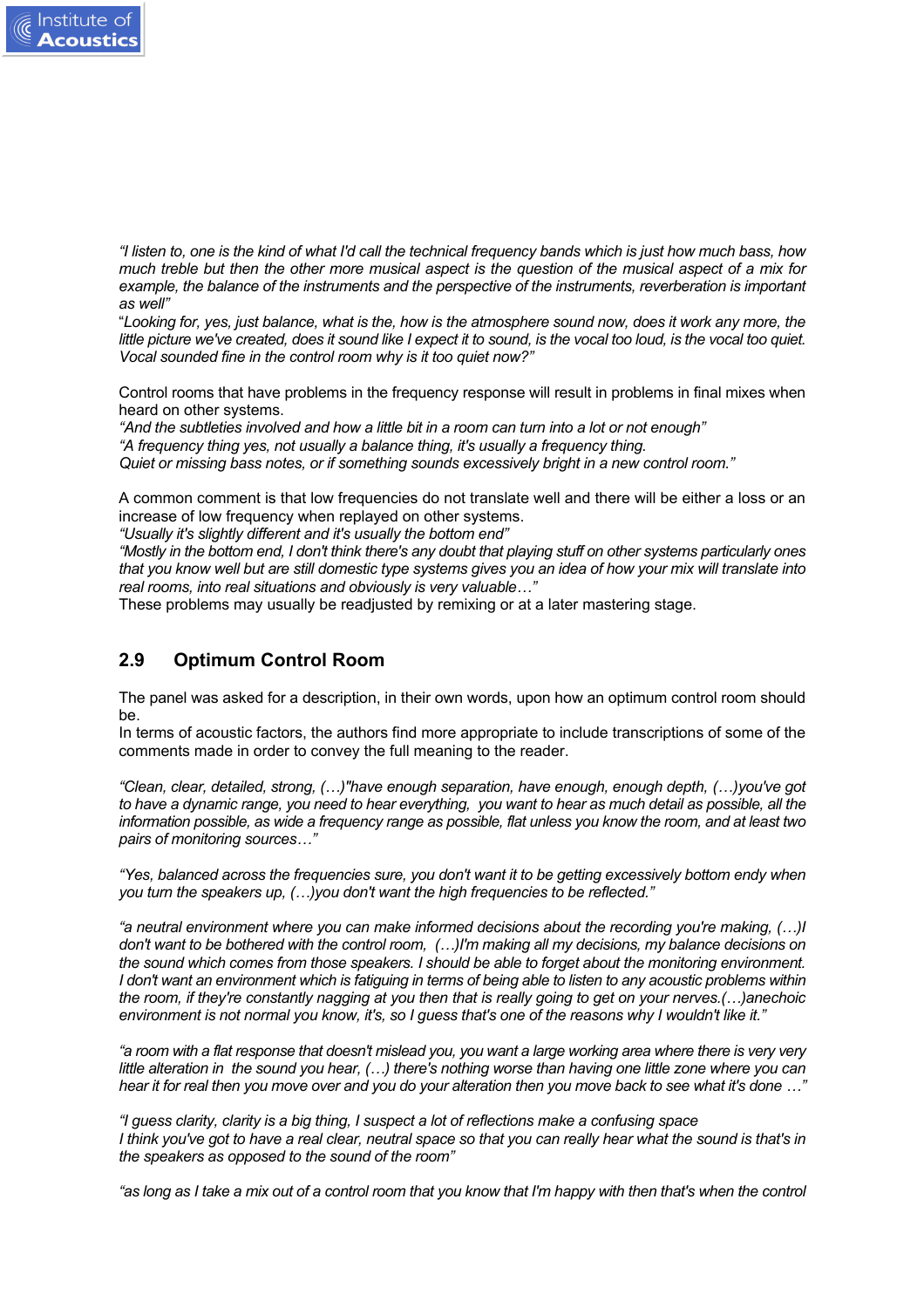*room is a good control room, it's not guessing again it's like a control room that stays true to what I'm doing in it so everything that I'm trying to achieve on particular mix will you know happen in other systems…"*

*"I really do like very accurate rooms, a good sounding room should be accurate with regards to image, I don't think a room should have any sort of imposed character…it's not like walk into an anechoic chamber, put a pair of speakers up it probably will sound fantastic you know but turn round and have a conversation with somebody it can be quite bizarre and you shouldn't have to shout, so on and so forth, should be enough reverberation for something to sound natural but it shouldn't affect the character of the room."*

#### **3. DISCUSSION**

Even though there is some agreement on factors like reverberance, stereo image and focus, there are still problems identified with frequency balance, equalization of the listening area and the use and positioning of monitoring sources.

Low frequency resonances, also referred to as *room modes*, are inherent to any enclosure and produce peaks and dips in the frequency response that depend on source and listener position and to some extent on the shape and acoustic treatment of the room. Studies by Bucklein [4], Olive, Schuck, Toole et al [5] have revealed that low frequency peaks are more noticeable than their equivalent spectral dips. The detection of these resonances is also dependant on their frequency and bandwidth. For practical purposes and in the context of this paper low frequency resonances may enhance or reduce certain groups of frequencies altering the perception of the timbre of the sound, therefore giving the listener a wrong perception. Compensations made to the sound in the control room may prove inadequate when the same sound is listened to elsewhere. The problem escalates due to the fact that low frequencies mask higher frequencies, this effect becoming larger at higher listening levels [6]. Therefore, a certain room mode (resonance) will not only alter the correct perception of that frequency (or bandwidth) but also increase the effect of masking higher frequencies.

One other inherent effect of room modes is the uneven spatial distribution of pressure levels in the room. This leads to the fact that two people in the same room will have a different perception of the signal being played. In the audio industry, it is usual to work by committee, and there may be various people at different positions in the room. A divergence of opinion may arise from the fact that the perception is being altered solely by the acoustics of the room. There is also the need of identifying the best listening position in the room in order to make correct judgements. This may lead to delays and disagreement, making the whole process more laborious. At mid and higher frequencies the stereo image is the first to be affected as the listener steps out of the recommended listening position. In some rooms the redirection of first reflections may also lead to regions where the monitoring accuracy is not optimum, due to a dense concentration of redirected reflections.

Added problems arise with the fact that most sound engineers and producers use a second set of monitoring sources. These are usually a pair of close field loudspeakers (also known as *near* fields) with limited frequency response, which are placed on the meter bridge of the mixing desk. The reasons for using these near field monitors are detailed in Section 2.6.

Bech [7] and Olive, Schuck et al [8] have written on the effects of loudspeaker placement on timbre and listener preferences.

Control rooms should be designed having the listening position (or area) and monitoring sources as the main points. For this reason the whole acoustic control of reverberation, reflections, room modes and stereo imaging are done for what are generally referred to as the *main monitors*. When monitoring through a different set of sources that are not placed where the main monitors are, the response of the room will be altered. Stereo image, first reflections, room modes and to some extent reverberation will be affected. Consequently, the perception of the listener is also altered. Not only by the different frequency response of the near field monitors, which is why they are there in the first place, but also by